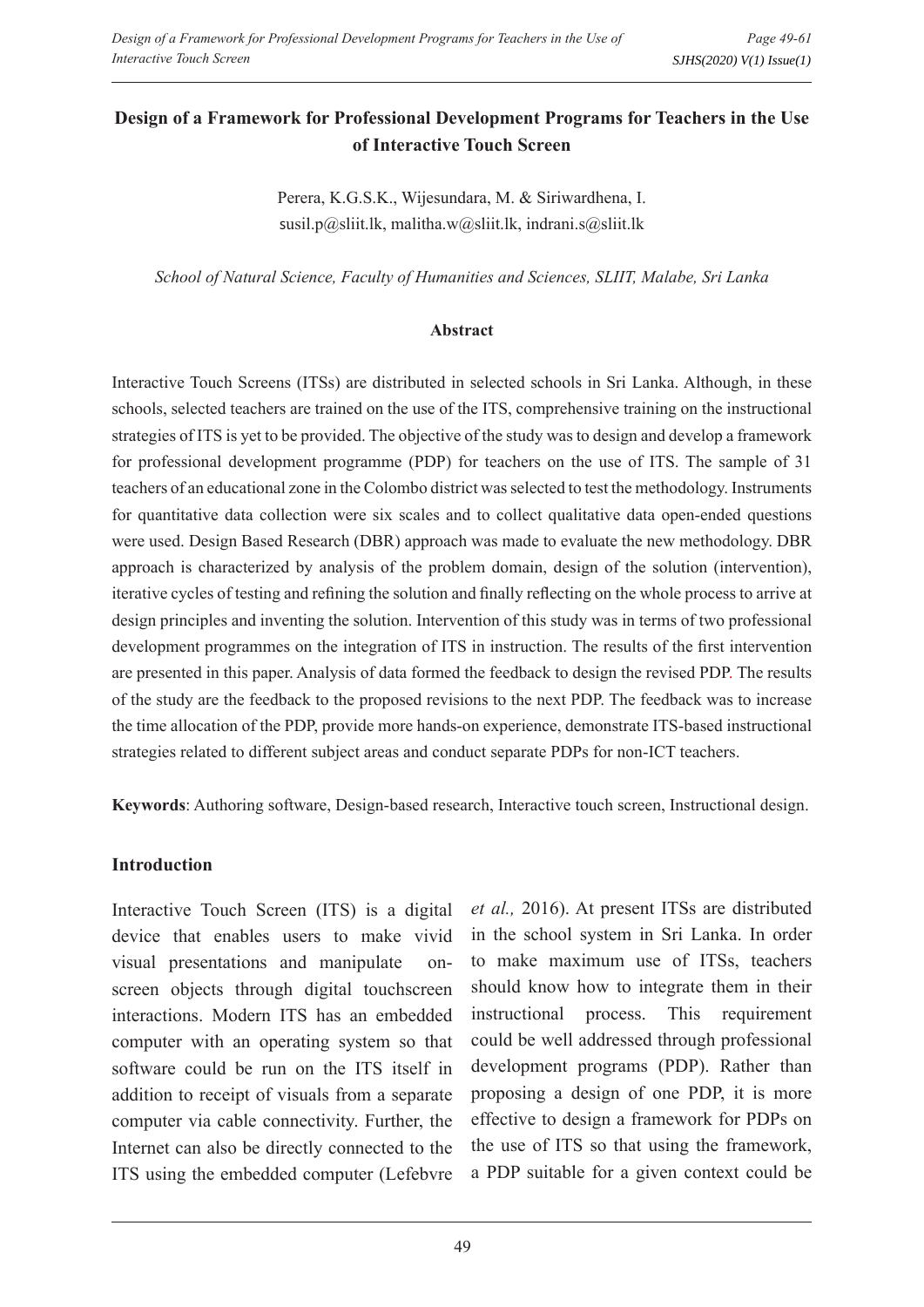developed by any authority expecting to conduct PDPs in this respect.

Studies on the use of ITS in the Sri Lankan school sector are not available due to the recency of its introduction. Therefore, a study into the current use of ITSs and proposition of a framework for PDPs to ensure productive use of them could ensure the teachers and students the benefit of the vast cost incurred in the acquisition of these hardware thereby making it as a worthwhile investment in the school system.

Integration is explicitly different from mere operational use of hardware and software, and it is assumed to be a part of teachers' general understanding (Lloyd, 2005) while lack of skills in designing ICT based instruction could be a disadvantage despite the presence of ICT resources and positive attitude towards ICT (Tsai & Chai, 2012).

From the cognitive point of view, for teachers to become effective ICT integrators, Mishra and Koehler (2006) have formulated a framework known as Technological Pedagogical Content Knowledge (TPACK). The TPACK framework which provides useful guidance for teachers to become effective ICT integrators, describes how three broad knowledge bases, knowledge of technology (TK), knowledge of pedagogy (PK) and knowledge of content (CK), interact to create several forms of new knowledge. These forms of knowledge are identified as Technological Pedagogical Knowledge (TPK), Technological Content Knowledge (TCK) and Pedagogical Content Knowledge (PCK). Interaction of TPK, TCK and PCK results in TPACK (Mishra & Koehler, 2006).

Technological Pedagogical Knowledge (TPK) refers as the relevant technical knowledge required to implement instructional designs, but this includes tools used for evaluation and maintaining of records about learning and also refers to the "Knowledge about the manner in which technology and content are reciprocally related" (Mishra & Koehler, 2006, p. 1028). It is about how to represent subject matter using appropriate technology. PCK refers to the subject knowledge and relevant instructional method which should be possessed by a teacher.

How ITS could be used to develop TPK of teachers is a combination of hardware and software associated with ITS and relevant pedagogical knowledge. Numerous studies have shown that use of ITSs improves learning processes, specifically where the integration between the teacher's instruction style and the ITSs' potential enable meaningful instruction (Betcher & Lee, 2009). Students have also reported that the use of the ITS enhances motivation to learn, raises the level of concentration, improves behaviour, and enhances learning because it is 'fun' and innovative (British Educational Communications and Technology Agency, 2008; Cogill, 2002; Hall & Higgins, 2005; Lioyd, 2005; Morgan, 2008; Thompson & Flecknoe, 2003).

# **Objective of the study**

On view of the above, the objectives of this study are to -

• Analyse the current usage of ITS of teachers in the school system;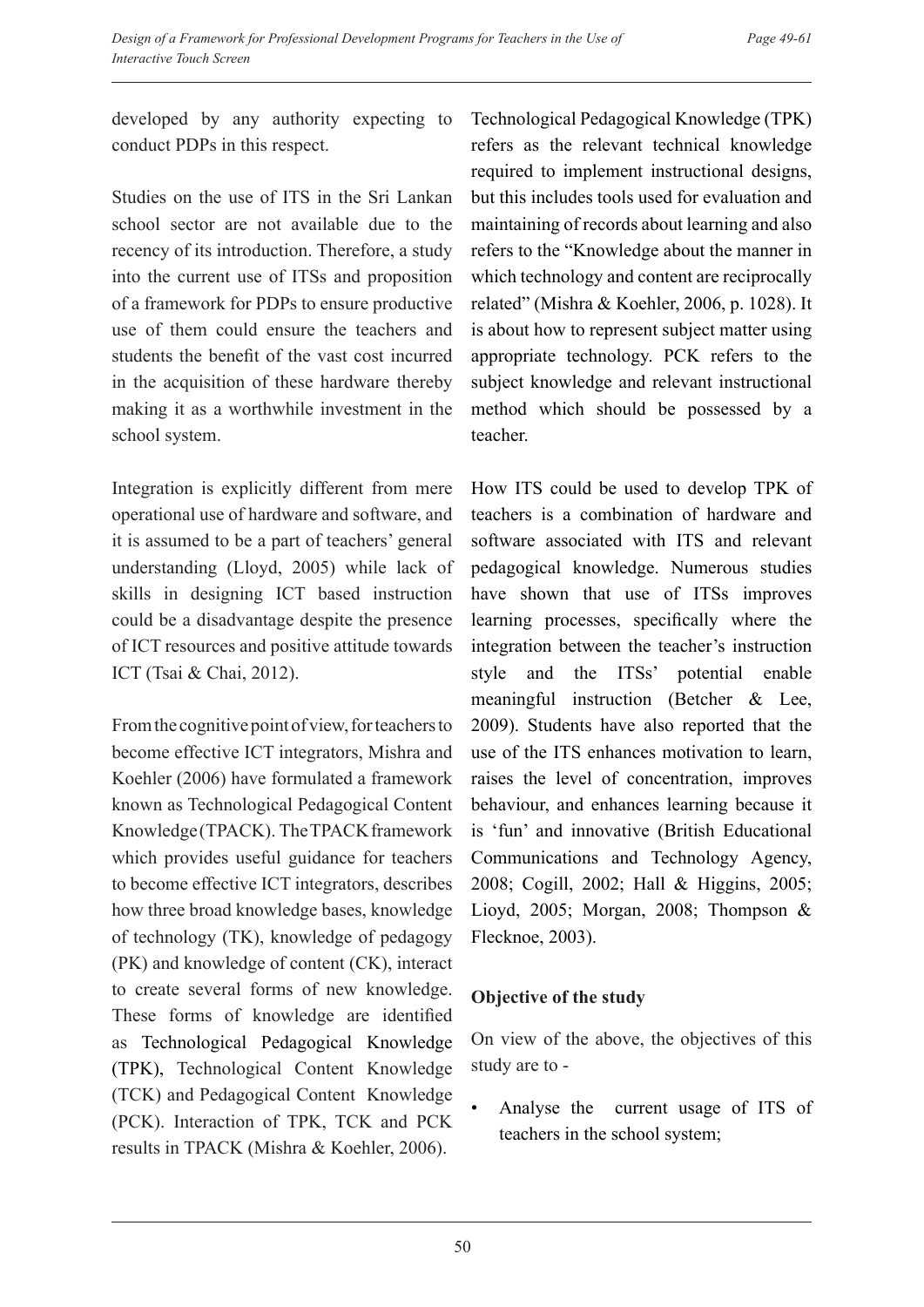- Design and develop a professional development program (PDP) for teachers on the use of ITS;
- Implement the PDP and evaluate the effect on the teachers; and
- Provide recommendation for decision makers in education.

#### **Materials and Methods**

#### **Research methodology**

The research approach was Designed-Based Research (DBR) with mixed mode design where both quantitative and qualitative data were collected in the research process. Figure 1 illustrates the phases of DBR.

DBR is defined as " a systematic but flexible methodology aimed to improve educational practices through iterative analysis, design, development, and implementation, based on collaboration among researchers and practitioners in real-world settings, and leading to contextually-sensitive design principles and theories" (Wang & Hannafin ,2005, p6). Accordingly, it is an iterative process leading to building theories and principles in a particular setting via analysis of the problematic situation, suggesting a solution, materializing the solution and finally implementation with actually attempting to solve the problem. The process is not linear but follows a cyclic pattern moving back from reflection on the implementation to analysis.

## **Phase 1 of DBR - Analysis of the problem**

The problem domain was analysed via a comprehensive literature review on the issues in the use of ITS worldwide, and through discussions conducted with two Directors of ICT, one of Homagama and the other of Sri Jayawardhenapura educational zones on the current situation of the distribution and the use of ITS in the school system. One school visit was performed in order to investigate into the ground situation of the ITS integration in the instructional process.

## **Phase 2 of DBR- Development of Solution**

The PDP, two day workshop of six hours each, was designed as per the findings of the literature review, discussion with the Directors and the initial observations made in the school visit. The PDP was implemented for 31 selected teachers of the Homagama educational zone. In this PDP, TK,TPK, TCK and TPACK were addressed.

# **Phase 3 of DBR - Iterative Cycles of Testing and Refinement of the Solution**

The PDP conducted was the first cycle of the entire study. This is the implementation of the developed solution.

# **Phase 4 of DBR -Reflection to refine Design Principles**

The outcomes of the PDP were reflected upon as follows to ascertain refinements necessary to redesign and redevelop the next PDP. Analysis of the problem domain through the literature review revealed that globally there is a lack of sound theoretical base for integration of ITS in instructional process and the need to address aspects in TPACK framework and the potential of ITS for creative lesson plans. Analysis of the problem domain through initial interviews and the school visit revealed that teachers, who were trained on ITS, could operate the hardware but lacked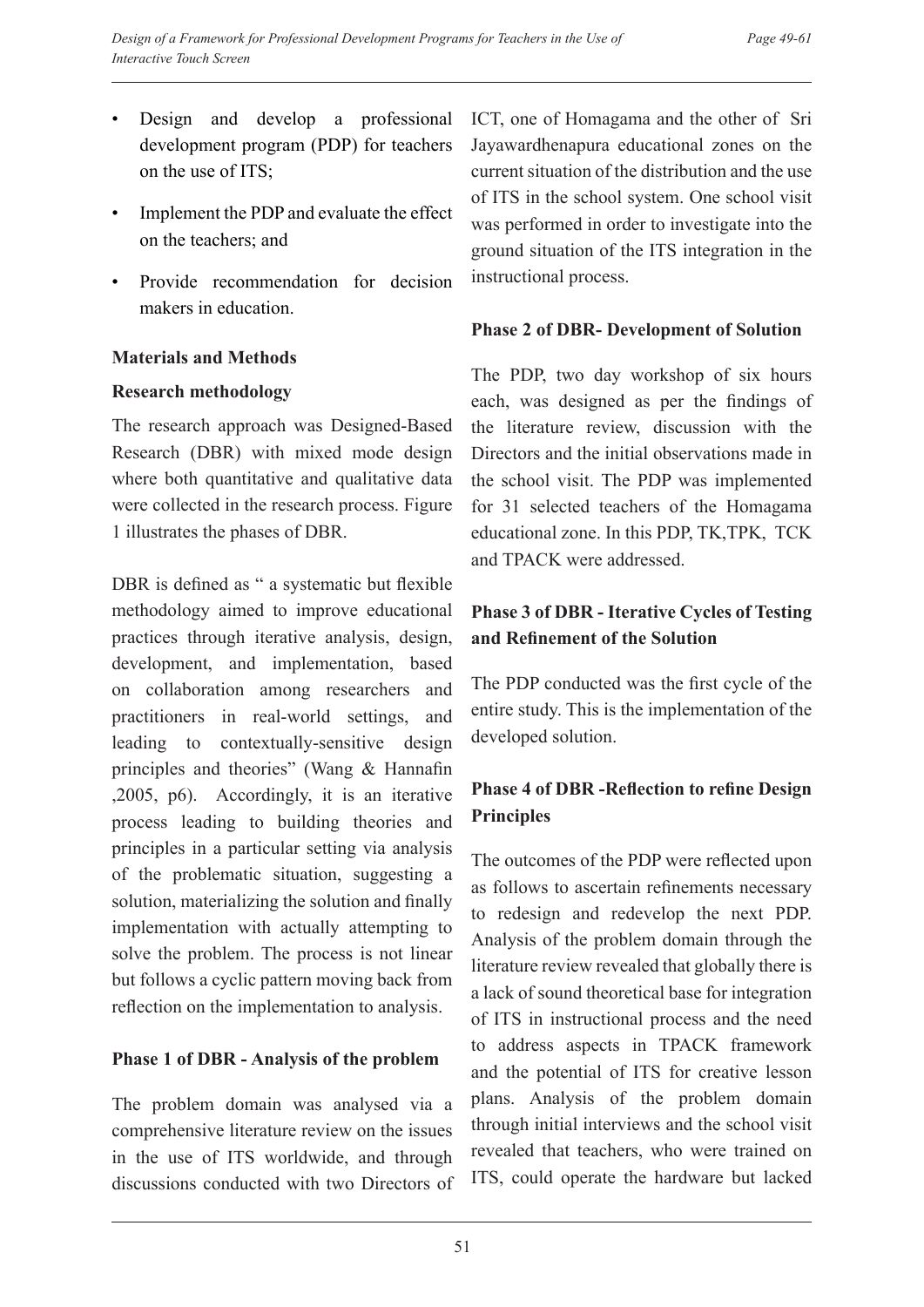in instructional strategies to integrate ITS in instruction.

On the first day, a session was conducted to explain the functionality of the ITS, demonstration of how to integrate ITS in instructional process and introduction to the use of Google Classroom. In the process, required TPK was addressed. Next,introduction to recording of a lecture session using OBS software was conducted to address TCK required for effective integration of technology in instruction. The session was not conducted in a computer laboratory hence it was not possible for the participants to acquire hands-on experience with Google Classroom and screen recording using OBS. However, it was allowed the teachers to take turns on experiencing the functionality of the ITS. In this session, participants were introduced to a web-based interactive facility on multiple choice questions (MCQ) known as Kahoot (www.kahoot.com). The ITS was used to display the MCQs to the participants and answering the questions was effected through their smart phones. How to create a MCQ activity using Kahoot was also demonstrated.

## **Primary data collection**

The necessary data was obtained via six structured questionnaires : Q1-Q6. On the first day, before the beginning of the session on ITS, a questionnaire (Q1) was administrated to the participants to capture the demographic data of the participants and a scale (Q2) to measure participants basic ICT skills required to follow the session (ICT readiness). This component of the session was meant to address TPK requirement in instructional process with respect to the use of ITS.

Another scale (Q3) was also administered at the end of the session to measure the perceived impact of the session on the participants. At the end of the session, participants' free observations were also collected as to effectiveness of the sessions and suggestions for modifications in future PDPs. This was in the form of self-reporting of the impact they had received.

On the second day, before the beginning of the session on PowerPoint-based authoring software, a scale (Q4) was administered to the participants to measure the participants' initial skills (PowerPoint readiness) in the use of PowerPoint in development of lesson material. The session commenced with a demonstration of interactive multimediabased educational software in order to explain the instructional design features and the good practices of educational software, addressing the TPACK requirement for a productive integration of technology in instruction. Next, a session on the use of a PowerPoint-based authoring software for the development of interactive lessons were conducted. As the teachers had not brought laptops, they were allowed to attempt the tools of the software on the ITS itself, taking turns. In this part of the session TPK requirement was addressed.

At the end of this session a scale (Q5) was administered to measure the perceived impact of the session on the participants' use of PowerPoint-based authoring software in instructional material development.

Finally, at the end of the PDP (i.e. end of the second day) a scale (Q6) was administered to measure the perceived total impact on the participants in the use of ITS, with respect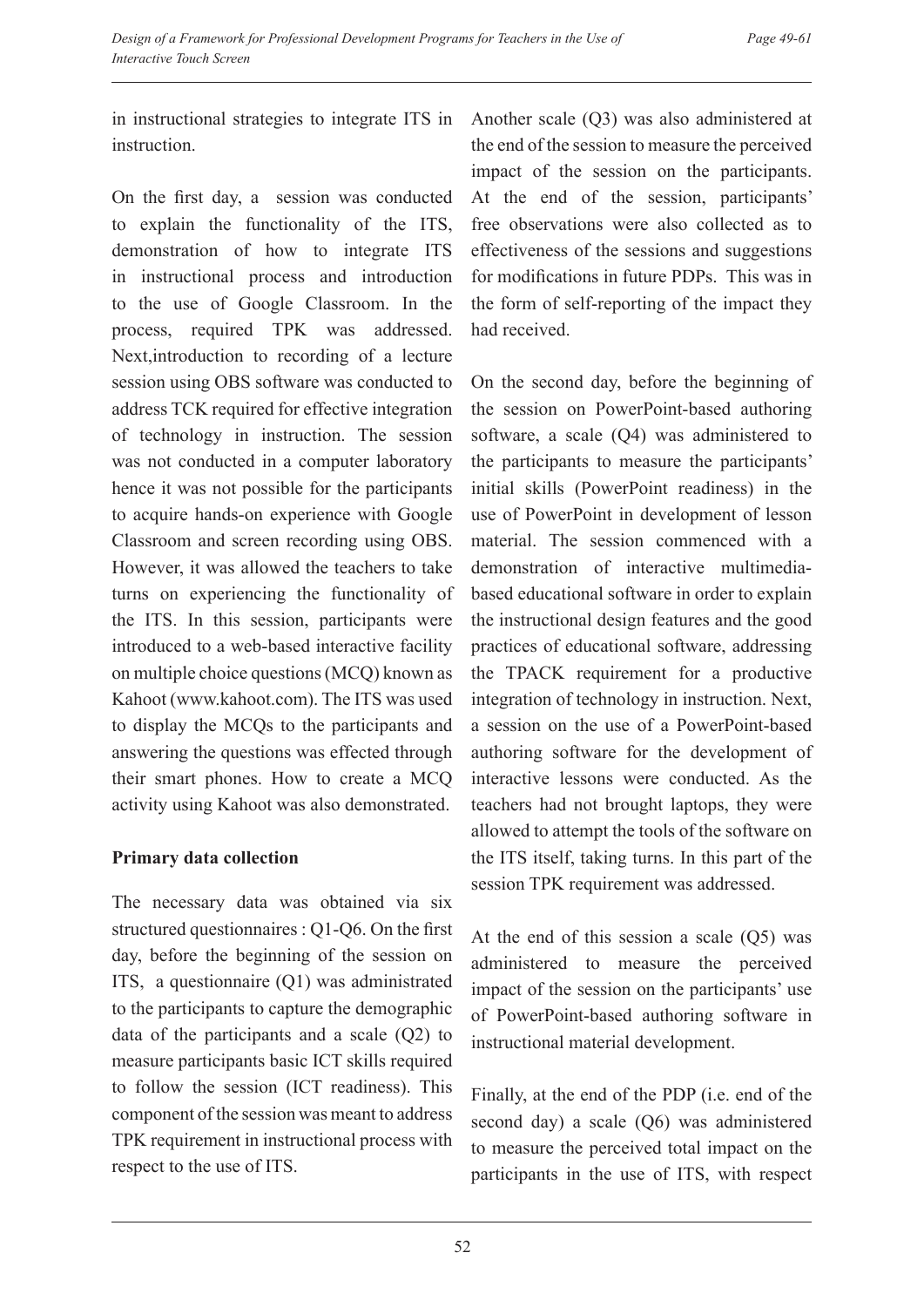to both sessions on day 1 and day 2, in their instructional process. This was in the form of self-reporting of the impact they had received. At the end of the session, participants' free observations were also collected as to effectiveness of the session and suggestions for modifications in future PDPs.

## **Data analysis**

The scales Q2, Q3, Q4, Q5 and Q6 were 5 point Likert scale questionnaires with following values for each option. Strongly agree  $(5)$ , agree  $(4)$ , neutral  $(3)$ , disagree $(2)$ and strongly disagree (1). For each scale, total score for each individual participant was calculated and converted to percentage scale. The selections made by the participants in the scales in Q2 to Q6 were translated into values as indicated by Brown (2011) and then basic statistics: mean and SD were computed for comparison purposes.

Two separate scatter diagrams, IT readiness vs. impact of session 1 (Day 1) on both ICT participants and non-ICT participants were plotted. Another two separate scatter diagrams, PowerPoint readiness vs. impact of session 2 (Day 2), one on ICT participants and another on non-ICT participants were also plotted. Furthermore, two correlation coefficients were separately calculated: (1) between ICT readiness and impact of session 1 on ICT participants, and (2) between ICT readiness and impact of session 1 on non-ICT participants, to test whether there was any significance correlation between the relevant variable pairs. ICT participants were the teachers who teach ICT at school and non-ICT participants were those who do not teach ICT at school.

# **Results and Discussion Demographic information**

Analysis of the responses to Q1 revealed that out of 31 participants 32% (10) were ICT teachers and 68% (21) were non-ICT teachers. However, 84% (26) had some form of ICT training while the remaining 16% were not formally exposed to ICT. Furthermore, 45% (14) were graduates and 55% (17) were nongraduates and their age varied from 26 years to 50 years.

## **Analysis of ICT skills - Q2**

The ICT readiness was calculated based on the responses given to all the items in the scale Q2. The contributing factors for the ICT readiness are hardware knowledge, software knowledge, Internet knowledge and exposure to ITS. Statistics of these factors were calculated by appropriately grouping items on the scale Q2 and considering the responses to each group of items separately. The mean and standard deviation of the both non-ICT readiness and ICT participants for each contributing factors are separately given on the % scale in the Table 1.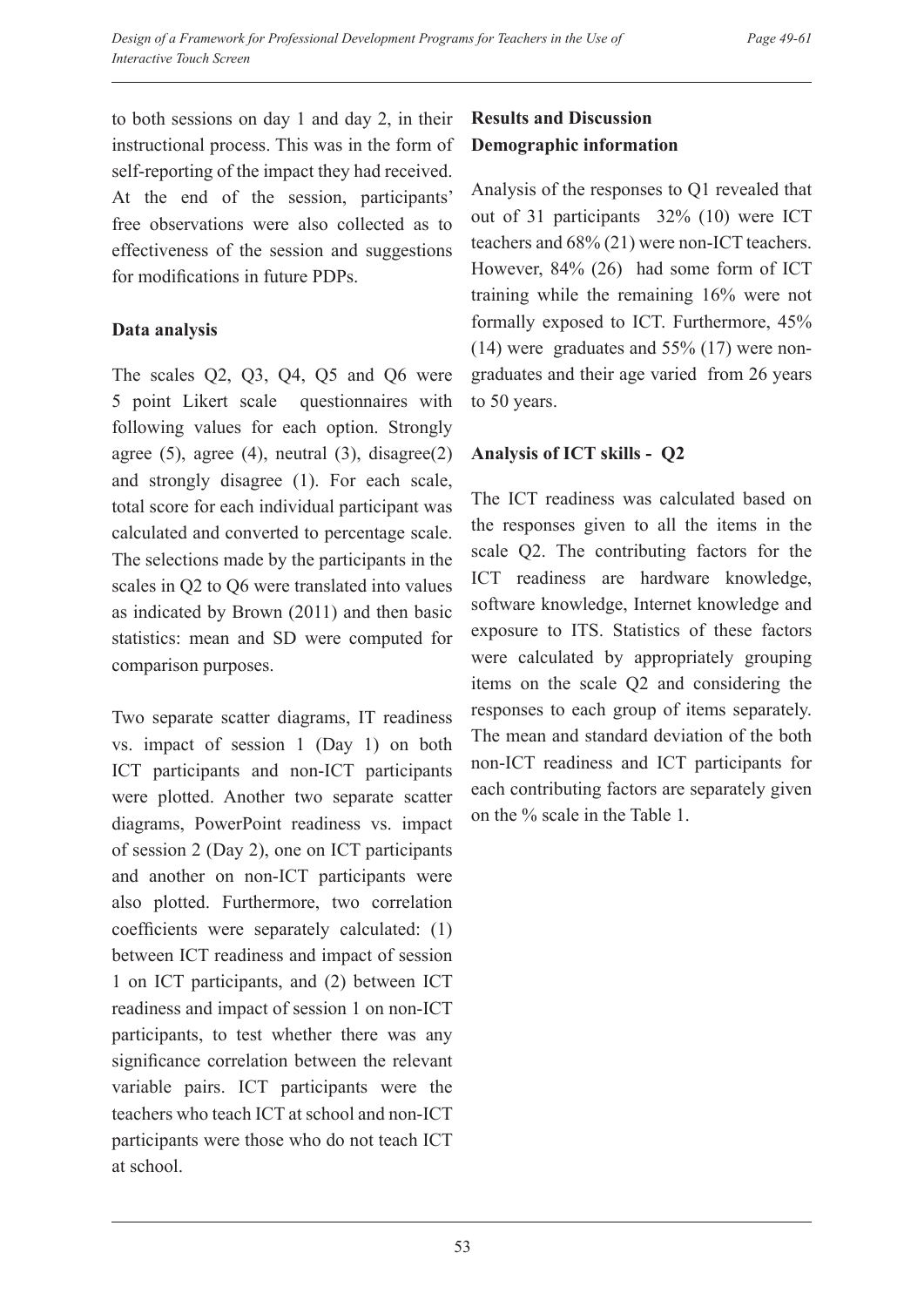#### *Page 49-61*

#### **Table 1.**

# *Basic statistics of the marks derived from Q2 for non-ICT and ICT participants.*

| Variable             | Mean (SD) |            |
|----------------------|-----------|------------|
|                      | Non-ICT   | <b>ICT</b> |
| Hardware knowledge   | 74 (21)   | 92(13)     |
| Software knowledge   | 79 (21)   | 98(2)      |
| Internet knowledge   | 87 (18)   | 100(0)     |
| Exposure to ITS      | 26(35)    | 12(10)     |
| <b>ICT</b> readiness | 70 (17)   | 82(7)      |

*Parentheses indicate the SD*

Results in Table1 indicate that ICT readiness of the non-ICT participants were strong enough for successful completion of the session 1 because their perceived hardware knowledge, software knowledge and Internet knowledge have returned high values (≥70each).The low marks returned for exposure ITS is not considered as a barrier but could be considered as a preferable condition. Results also indicate that ICT readiness of the ICT participants were strong enough for successful completion of the session 1 because their perceived hardware knowledge, software knowledge and Internet knowledge have returned high values (> 90 each) which is obvious expectation as they are ICT teachers themselves. The low marks returned for exposure ITS is not considered as a barrier but could be considered as a preferable condition. The ICT participants got higher marks and lower SD for all five variables than that of for non-ICT participants.

## **Analysis of the perceived impact** - **Q3**

Results of the analysis of the responses by both non-ICT and the ICT participants to scale Q3 are provided in Table 2.

#### **Table 2.**

# *Basic statistics of marks derived from Q3 for ICT participants.*

| Variable                               | Mean(SD)           |            |
|----------------------------------------|--------------------|------------|
|                                        | Non-<br><b>ICT</b> | <b>ICT</b> |
| Positive feeling toward<br>the session | $84(13)$ $85(13)$  |            |
| Effectiveness of the<br>session        | $81(15)$ 84 (14)   |            |
| Motivation to use ITS                  | $82(17)$ $83(14)$  |            |
| Technical<br>improvement               | $81(14)$ $83(15)$  |            |
| Training conditions                    | 92(9)              | 93(8)      |
| Total impact                           | 84 (11) 86 (11)    |            |

#### *Parentheses indicate the SD*

The total impact was calculated based on the responses given to all items in the scale Q3. It can be seen that there is no significant difference of the marks between ICT and non ICT users for all five aspects. The contributing factors for the total impact were positive feeling toward the session, effectiveness of the session, motivation to use ITS, technical improvement of the participants and training conditions provided. Statistics for these factors were calculated by appropriately grouping the items on the scale Q3 and considering the responses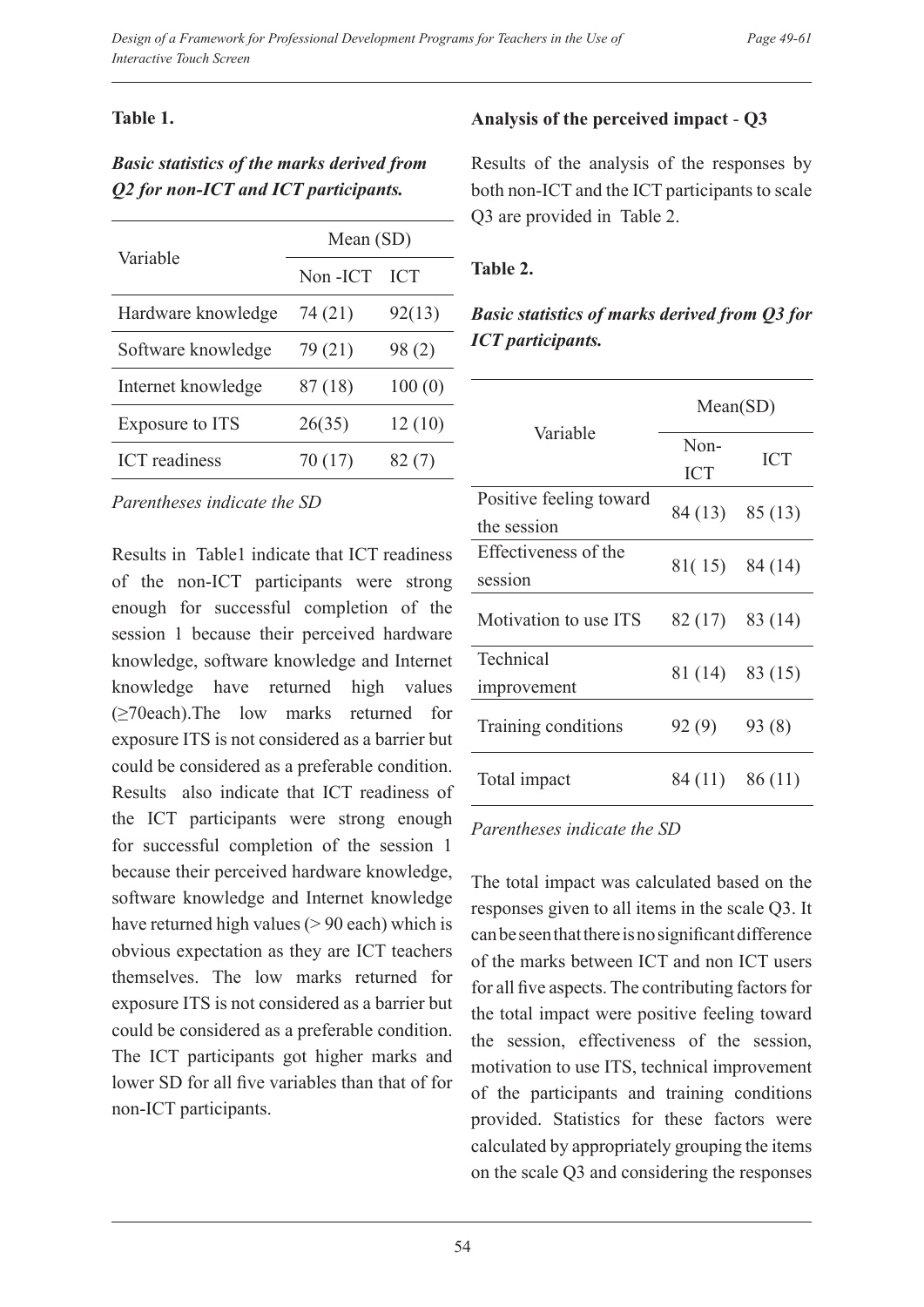to each group of items separately. The mean and standard deviation of the total impact and its contributing factors are separately given on the % scale in the Table 2. Results in Table 2 indicate that the participation in the ITS session has had a tremendous impact on the ICT participants as all five contributing factors and total impact have high marks (>80) and low variance. Results in Table 2 also indicate that the participation in the ITS session has had a tremendous impact on the non-ICT participants as all five contributing factors and total impact have high marks (>80) and low variance.

## **Analysis of qualitative responses**

As improvements for future PDPs, participants suggested about preference on separate PDPs for non-ICT teachers. In that case, they stressed, it would be possible for the session to proceed at a slower rate to match their speed of learning. In this case one participant stated, "…when the lecturer asked whether the participants have understood what has been explained, ICT teachers were quick to respond that they have whereas I as a non-ICT teacher have not". More hands-on experience was requested and preferably sessions must be conducted at school level so that issues with respect to a particular version of ITS could be addressed. This was evident from the statement made by one of the participants as "The ITS given to my school is little different from the one was used in the session. Therefore, issues with respect to that were not explained in this session".

"I do not know how to create or edit videos that could be downloaded from YouTube. If I have that knowledge, I could make much

better lessons." This statement gives rise to the need of practical sessions on multimedia processing in next PDP. How to connect laptops with ITS via a network was another request as per the statement "In my school the ITS is placed in the computer lab where the computers are networked. So, it is useful for us to know how the ITS could be connected with computers to see students responses to questions on ITS". According to the request "Use of ITS in teaching/learning process is a new modality. I am still not very much clear about how exactly a lesson could be conducted using ITS", this complain should be addressed by demonstrating sample lessons on ITS in the next PDP. "I have never attempted to use ITS in my lessons at school. Therefore, I will run into real practical problems while I am using ITS. Therefore, if the lecturer visits my school and look into such issues, I will be able to continue to use ITS with confidence". Accordingly, school visits are a must before upgrading and redesign the next PDP in order to solve practical problems the teachers would encounter in their actual practice.

One teacher complained "I was a little late to attend the session today. As I missed the first part of the session it was difficult for me to understand the rest of the session". Another participant complained "What I learned today was not with hands-on experience. Therefore, I might forget what I have learned today once I returned to my school" So, based on these complaints, video recording of the sessions and making it available to the teachers would help them revise their knowledge on the ITS use and it would be beneficial for those who have missed the sessions fully or partly. On the other hand, it would be a feedback to design and implement the next PDP.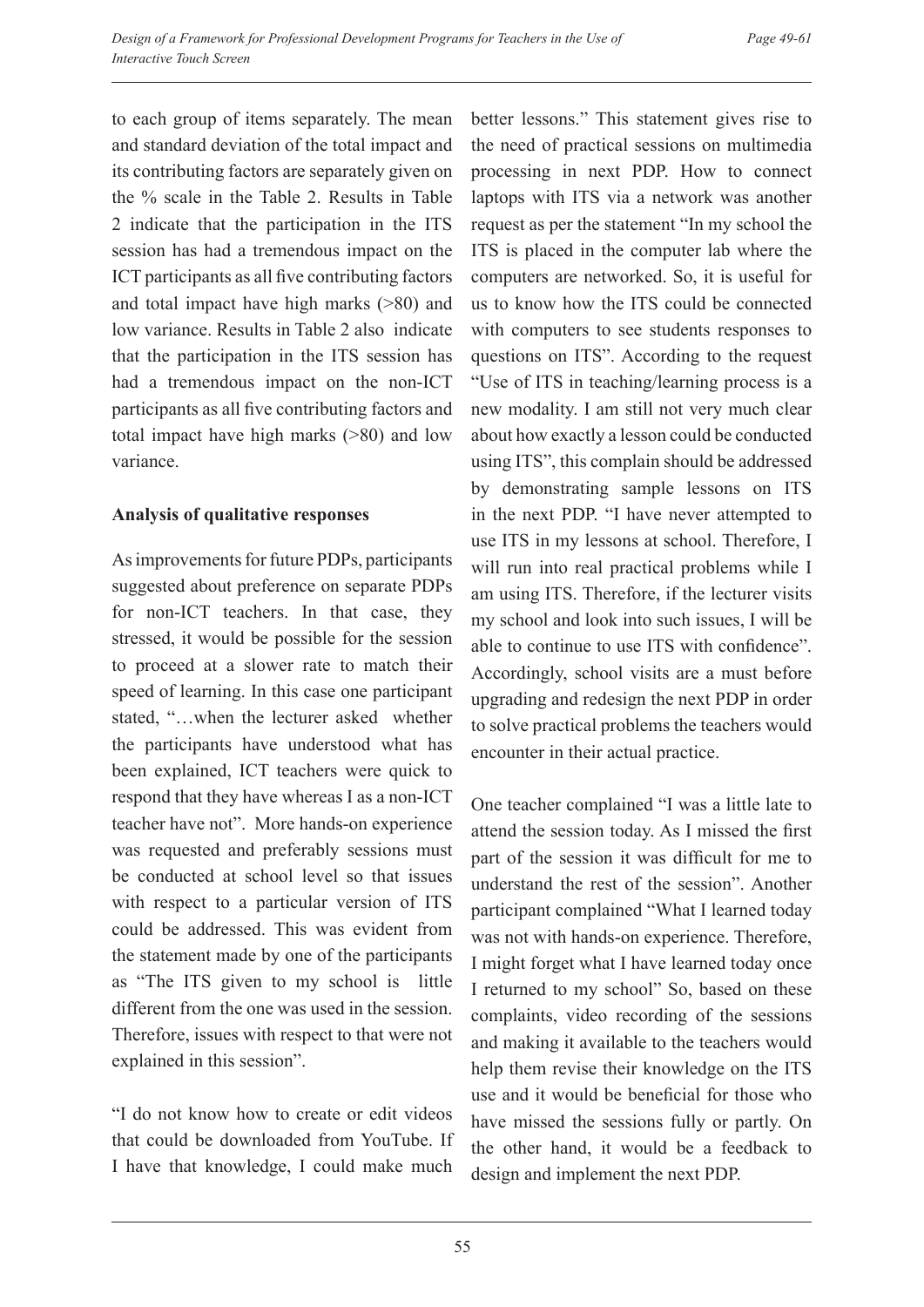## **Relationship between ICT readiness and session impact**

The scatter plots between ICT readiness and session impact of ICT participants and non-ICT participants are shown in Fig. 2 and Fig. 3 respectively. Both graphs show a weak linear relationship between the two variables. In fact, this was confirmed as the correlation coefficient in both cases were not significantly different from zero ( $p > 5\%$ ).

## **Figure 2.**

*Scatter plot between ICT readiness of the participants (ICT teachers) and impact of the session 1*



# **Figure 3.**

*Scatter plot between ICT readiness of the participants (Non-ICT teachers) vs. Impact of the session 1*



# **Analysis of the session on PowerPointbased authoring software - Q4**

#### **Table 3.**

# *Basic statistics of marks derived from Q4 for ICT teachers.*

|                                      | Mean $(SD)$ |            |
|--------------------------------------|-------------|------------|
| Variable                             | Non-        | <b>ICT</b> |
|                                      | <b>ICT</b>  |            |
| <b>Basic PowerPoint</b><br>skills    | 74 (23)     | 92(11)     |
| <b>Advanced PowerPoint</b><br>skills | 52 (13)     | 72(21)     |
| Teacher-centered                     |             |            |
| use of PowerPoint in                 | 67(31)      | 70(29)     |
| instruction                          |             |            |
| Student-centered use                 |             |            |
| of PowerPoint in                     | 47 (26)     | 67(31)     |
| instruction                          |             |            |
| <b>Total PowerPoint</b><br>readiness | 62(16)      | 81(13)     |

Table 3 gives the summary statistics of the administering of Q4 on the participants. Total PowerPoint readiness was the combined effect of the contributing effects i.e. basic PowerPoint skills, advanced PowerPoint skills, use of PowerPoint in teacher-centered instruction and use of PowerPoint in teachercentered instruction. In the scale (Q4), separate items from the scale were allocated to measure these contributing factors. It was obvious that as they are ICT teachers, they have scored high on the scale and very well prepared for the session 2.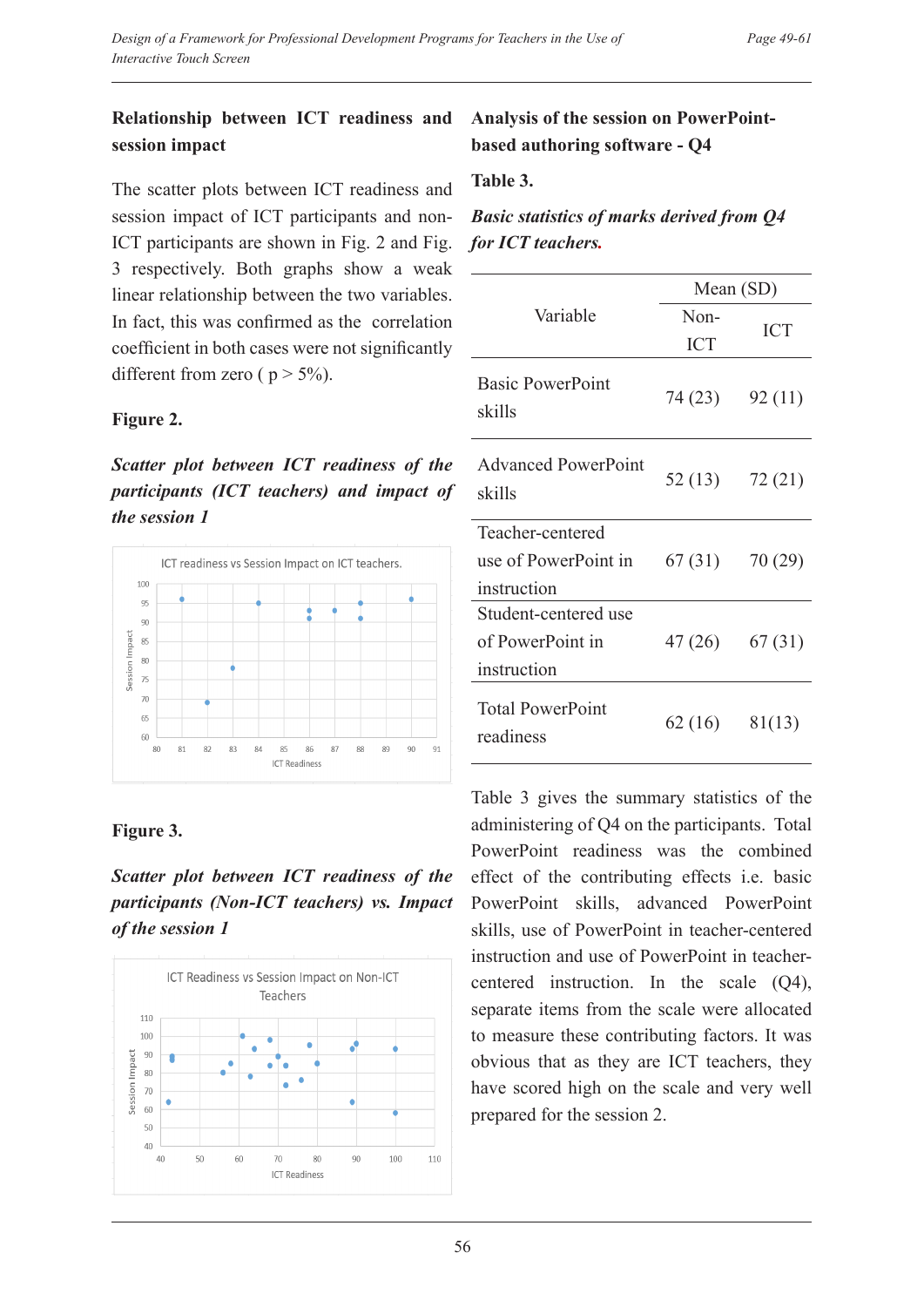As indicated in the Table 3, ICT participants' PowerPoint readiness was strong enough to complete the session successfully. However, their use of PowerPoint in their instructional process (either teacher-centered or studentcentered) needs improvement. The Table 3 also summarizes the results of the administering of Q4 on the participants who were non-ICT teachers. It is clear that, although their basic PowerPoint skills are strong their advanced skills are average. Their use of PowerPoint in teacher-centered mode of instruction is satisfactory but their PowerPoint use in the student-centered mode is rather poor hence needs improvement. The total PowerPoint readiness for the session is acceptable as it was 62%.

## **Analysis of perceived impact** - **Q5**

## **Table 4.**

#### *Basic statistics of marks derived from Q5.*

| Variable                               | Mean $(SD)$        |              |
|----------------------------------------|--------------------|--------------|
|                                        | Non-<br><b>ICT</b> | <b>ICT</b>   |
| Positive feeling toward<br>the session | 88 (11) 95 (9)     |              |
| Effectiveness of the<br>session        |                    | 90(9) 88(10) |
| Motivation to use ITS                  | 90(9)              | 85(9)        |
| Technical improvement                  | 89 (12) 84 (10)    |              |
| Training conditions                    | $92(10)$ $96(5)$   |              |
| Total impact                           | 90(9)              | 89(6)        |

Table 4 summarizes the results of administering of the scale Q5 on non-ICT participants and ICT participants. The total impact is the combined effect of the factors positive feeling toward the session, effectiveness of the session, motivation to use ITS, technical improvement in the participants and training conditions. In both cases the values of the contributing factors and the combined effect are very high (>84) and report a small dispersion (low SD in each case) indicating vast majority has high values for each contributing factors. This is evidence to conclude that the session has had a very strong effect on the participants.

# **Correlation between PowerPoint readiness and session effect**

#### **Figure 4.**

*Scatter plot between PowerPoint readiness of the participants (ICT teachers) and Impact of the session 2.* 



# **Figure 5.**

*Scatter plot between PowerPoint readiness of the participants (Non-ICT teachers) and Impact of the session 2*

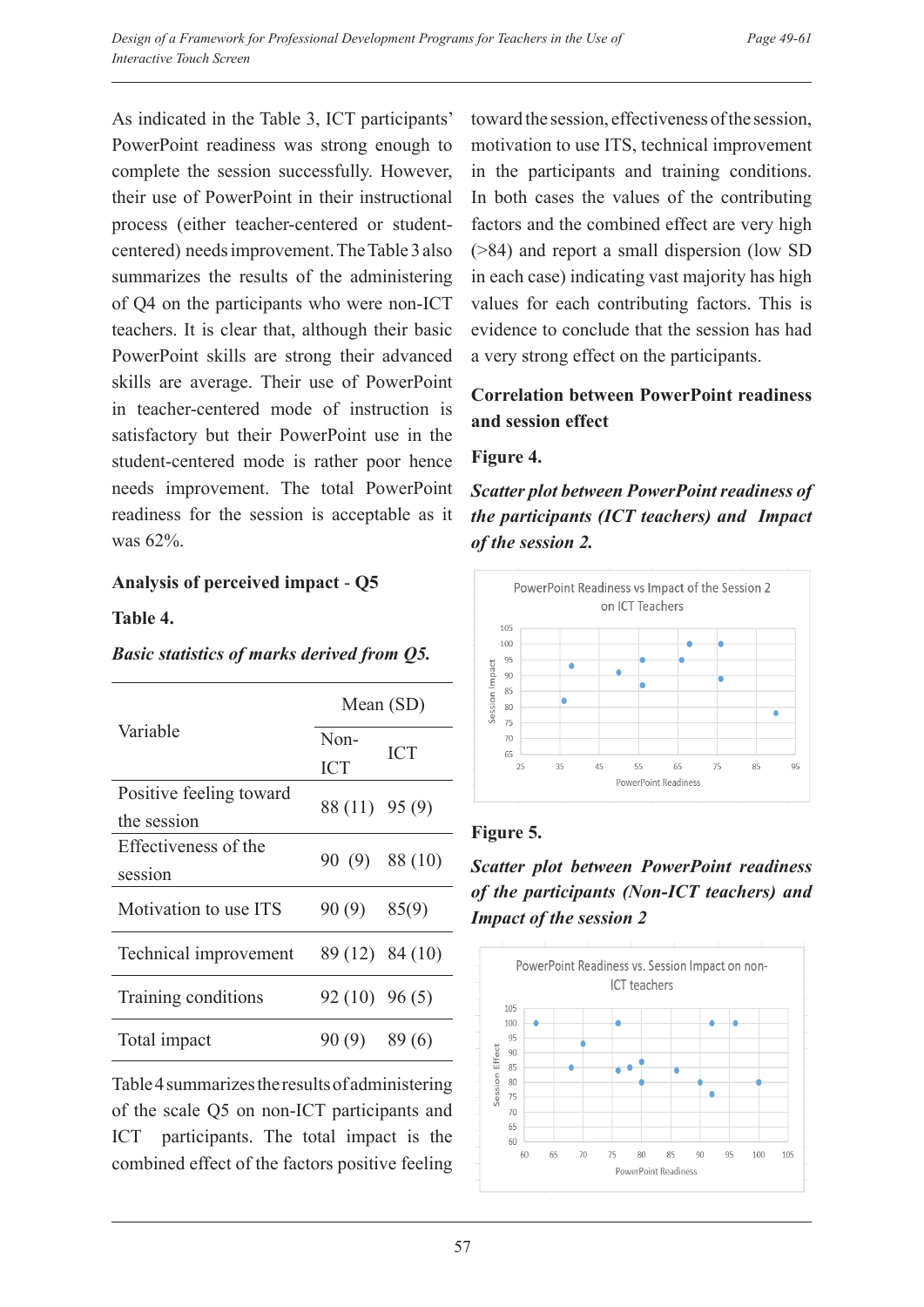The two scatter plots shown in Figure 4 and Fig. 5 indicate that there is no significant linear relationship between the two variables for both ICT teachers as well as non-ICT teachers, and this was confirmed by the non significant correlation in both cases.

## **Results from qualitative data**

The analysis of qualitative data collected on the impact of session 2 on the participants revealed that the session was successful but more hands-on experience was required. "Although this software appears useful, I need a lot of practice to become a good user because I am not a ICT teacher." Another participant suggested "This software must be demonstrated while I am having hands-on experience. Therefore, this lesson should be conducted in a computer lab". They stressed that the sessions to follow should be conducted in a ICT lab, preferably in their own schools, where they could get hands-on experience so that they have the opportunity to make use of the demonstrated software to develop material and be tested for the effectiveness. On the other hand, the problems they may encounter in trying out the software could be resolved immediately to continue with the development of material.

One comment was "The activities provided in the software was limited to MCQs, fill-in the blanks and drag and drops. It will be useful if more different activities are added to this software". Another suggestion was "I wish I have the choice to decide number of options on MCQs" and one further added "It is useful if I can change the number of drag and drops in the mapping exercise". "It will be very helpful if another session is conducted for us to present lessons developed using this software and instruct how to improve on them", was another request. They had suggested to upgrade the software with more instructional strategies, more hands-on sessions and content development sessions. Further they requested to conduct separate sessions for teachers who teach the same subject, "In this session, teachers are taken from different subjects. Therefore, it is difficult to address lesson development according to a particular subject. I wish the separate sessions to be conducted for different subject ". Another request was to video record a whole session for the benefit of those who would have missed the session and for revision purposes. Participants believed that the duration of PDP should be increased up to at least five days, "Two days are not enough to understand this software. Therefore, please increase the PDP to at least five days'.

## **Analysis of perceived total impact** - **Q6**

## **Table 5.**

# *Basic statistics of marks derived from Q6 for ICT teachers.*

| Variable                    | Mean (SD)       |            |
|-----------------------------|-----------------|------------|
|                             | Non-            | <b>ICT</b> |
|                             | <b>ICT</b>      |            |
| Facilitation of teaching    | 86 (10) 91 (10) |            |
| Facilitation of learning    | 83(9)           | 95(9)      |
| Opportunity for a variety   | 83 (8)          | 95(8)      |
| of instructional strategies |                 |            |
| Improvement of students'    | 80 (10) 93 (10) |            |
| active participation        |                 |            |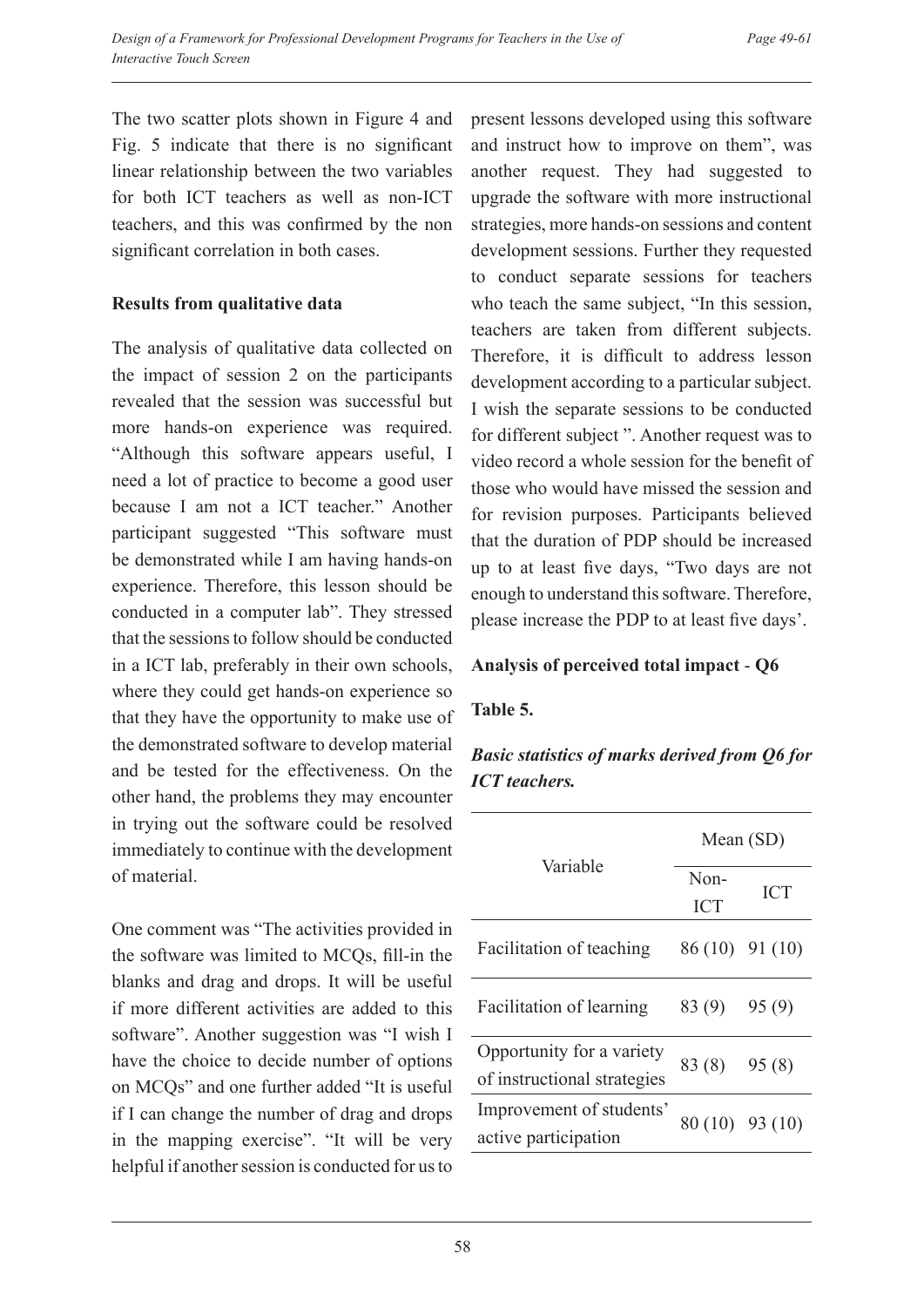| Promotion of students'<br>collaboration | 82(7)           | 97(7)           |
|-----------------------------------------|-----------------|-----------------|
| Entertainment quality of<br><b>ITS</b>  |                 | 80 (12) 92 (12) |
| ITS ability to replace<br>blackboard    | 75 (23) 64 (23) |                 |
| Total impact                            | 82(8)           | 82 (10)         |

#### **Table 5 (Continued)**

Table 5 summarizes the result obtained by administering the scale Q6 on ICT participants. The construct measured by this scale was the perception of the participants as to the efficacy of ITS in the instructional process. The total impact was the combined effect of facilitation of teaching due to the use of ITS, facilitation of learning, opportunity offered by ITS for a variety of instructional strategies, improvement of students' active participation, promotion of students collaboration, entertainment quality of ITS and ITS ability to replace the blackboard. Each of these aspects was formed by aggregating several relevant items of Q6.

Analysis of results on administration of scale Q6 in terms of its different aspects as indicated in the Table 5 highlights several motive factors for teachers to use ITS in their instructional process. It is evident from the high values in the belief that ITS facilitates teaching, availability of a variety of instructional strategies, improvement of students' participation, collaboration among students and entertainment nature of ITS. The small standard deviation of each aspect implies a congruence in agreement of the participants to the high mean values. Although the agreement with that ITS could substitute the blackboard was high the variation of the opinion was also large. Thus it confirmed that ICT teachers also believe that ITS is useful as an alternative but not as a replacement of the blackboard.

Small standard deviations indicate that for a given aspect, majority of participants have similar values. Although the mean values of contributing factors (aspects) to the total impact are not as large as those in the case of ICT participants, strength of each contributing factors are considerably high indicating non-ICT teachers are also highly motivated to use ITS in their instructional process. The opinion on ability of ITS to replace the blackboard is higher than that of ICT teachers, but relatively high standard deviation indicates less congruence in their opinion.

# **Conclusions and Suggestions Conclusions**

Teachers are highly motivated to use ITS in their instructional process. In the design of PDP on ITS use in instruction both technical and instructional aspects have to be covered to address TPACK requirements to integrate ITS in instruction. It has been a major concern of the participants that length of each session, on ITS and authoring software, needs to be increased beyond one day. Although significant correlation was not found between teachers ICT knowledge and impact they had by the sessions held, separate PDPs should be conducted for ICT and non-ICT teachers, since majority of them requested so.

Furthermore, separate PDPs for each subject areas in school curriculum are preferred. It is not essential to demand a high initial ICT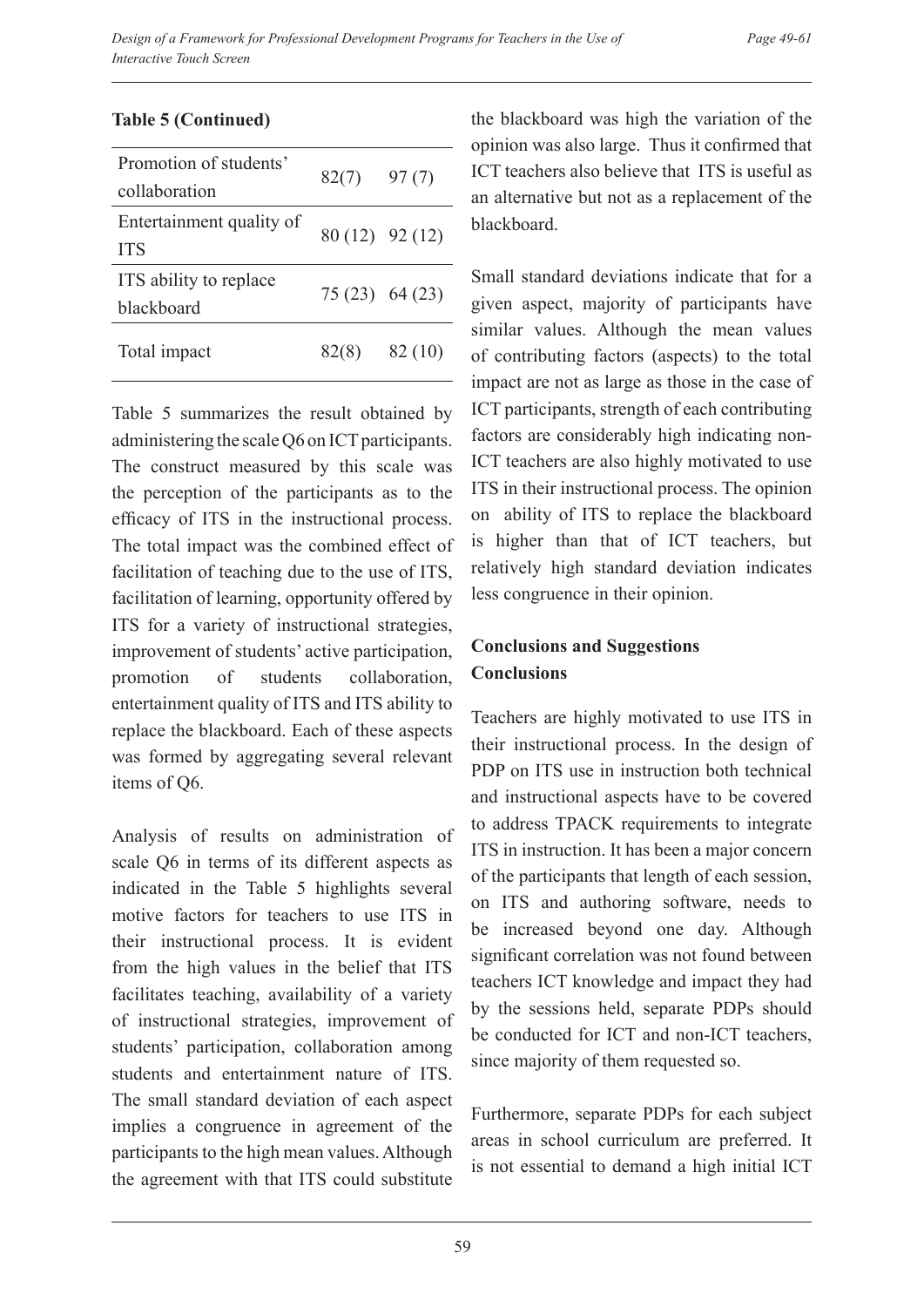knowledge and skill from the participants although it is desirable. Demonstration of sample lessons based on a variety of disciplines on how to integrate ITS in the instructional process should be included in the future PDPs. More hands-on learning experiences should be provided in the use of OBS and Google Classroom. It is also recommended similar studies to be carried out under difference conditions and data should statistically analyzed to avoid subjectivity.

#### **Suggestions**

Practical sessions should be organized on how to set interaction between ITS and participants' computers via a wireless network, and multimedia processing. Video recording of future sessions should be carried out and made available to teachers. School visits must be made in order to observe participated teachers ITS integration in order to collect feedback for futures PDPs. Finally, sound training conditions could also be a motivation factor for participation in PDPs.

## **Figure 1.**

*Four phases of the DBR (Amiel & Reeves, 2008, p. 34)*



## **References**

- Amiel, T. & Reeves, T. C. (2008). Design-based research and educational technology: Rethinking technology and the research agenda. *Educational Technology & Society,* 11(4),29–40.Retrievedfrom https://www.researchgate.net/ publication/220374789\_Design-Based Research and Educational Technology\_Rethinking\_Technology\_ and the Research Agenda.
- Betcher, C., & Lee, M. (2009). The interactive whiteboard revolution – Teaching with IWBs. Victoria, Australia: ACER Press.
- British Educational Communications and Technology Agency. (2008 July). *Harnessing technology schools survey 2007: Analysis and key findings*. Retrieved from https:// dera.ioe.ac.uk/1552/2/becta\_2007\_ htschoolssurvey\_report.pdf.